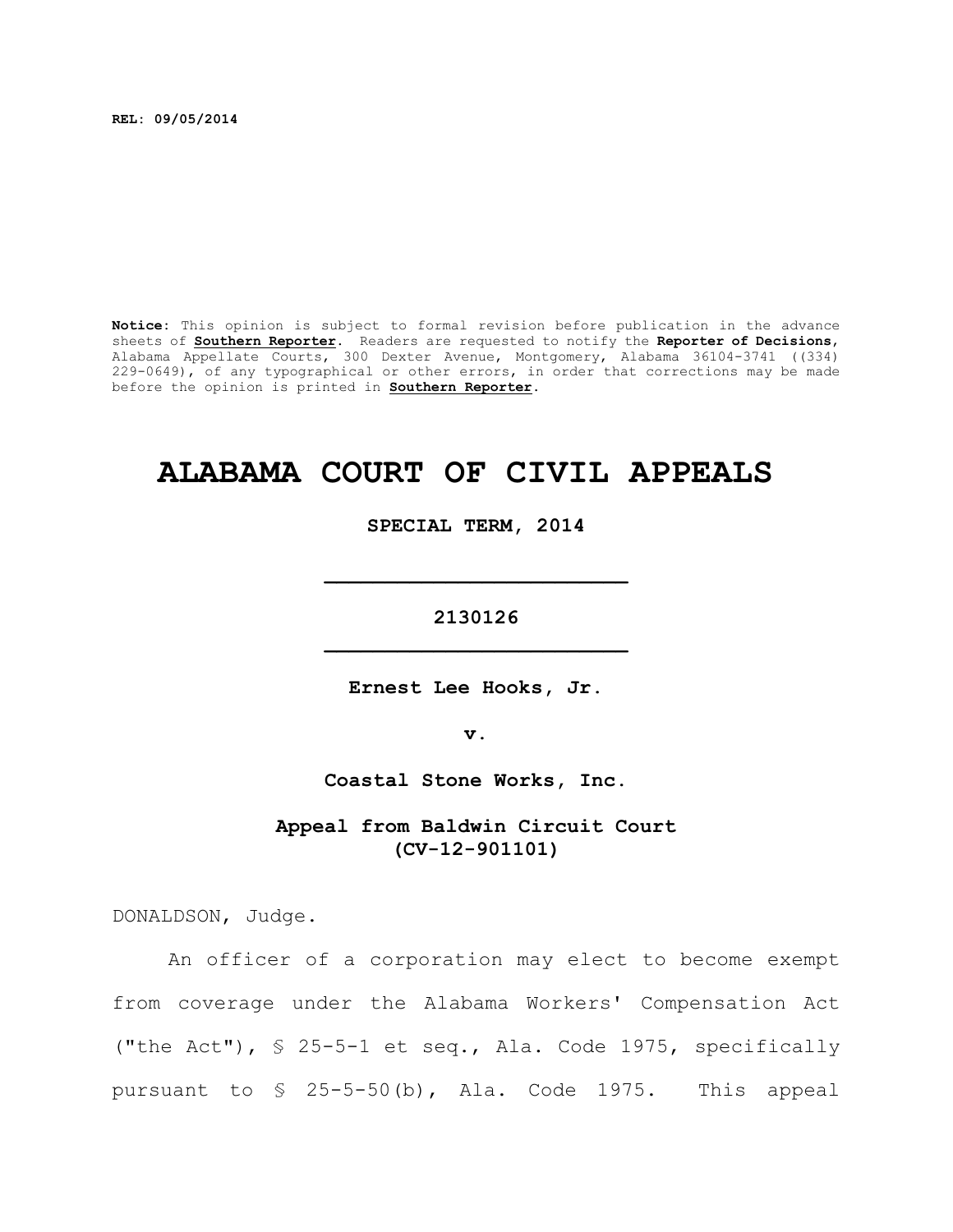presents the question whether a corporate officer who has properly signed and filed a written certification of his or her election to be exempt from coverage under the Act ("the certification of exemption"), as required by  $\S$  25-5-50(b), must re-sign and refile a certification of exemption annually in order to remain exempt in succeeding years or whether a certification of exemption continues to be effective until it is revoked by the corporate officer pursuant to the statute. After applying the rules of statutory construction, we conclude that a certificate of exemption from coverage under § 25-5-50(b) remains in effect until it is revoked. Accordingly, the corporate officer in this case, Ernest Lee Hooks, Jr., was exempt from coverage under the Act at the time of his work-related injury, and, therefore, we affirm the judgment of the Baldwin Circuit Court ("the trial court") entered in favor of his employer, Coastal Stone Works, Inc. ("Coastal").

#### Facts and Procedural History

Both parties agree that the material facts are undisputed. Hooks became employed as president of Coastal in 2005. On May 24, 2006, Hooks, along with two other officers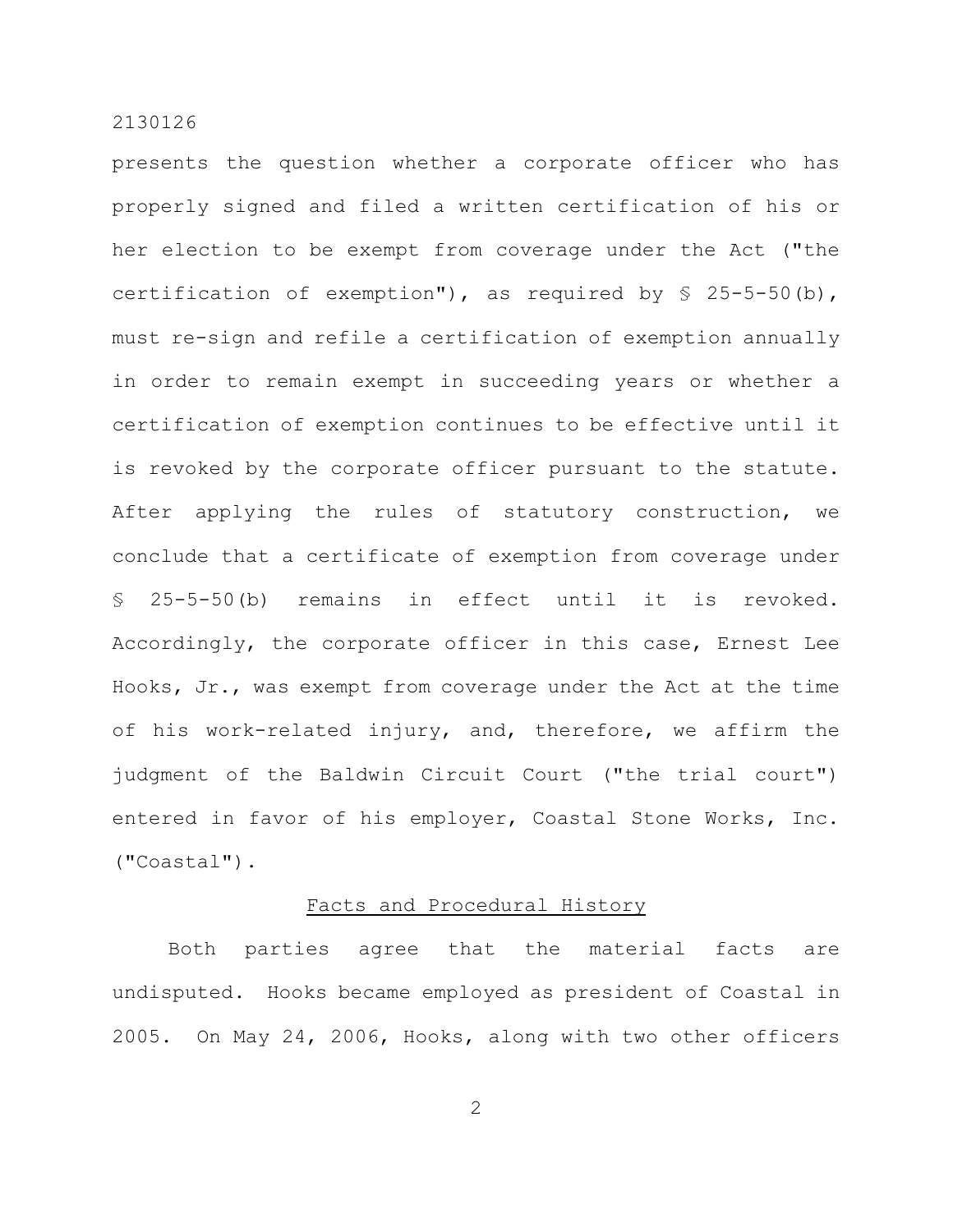of Coastal, signed a certificate of exemption, "elect[ing] to be exempt from coverage under the Alabama Workers' Compensation Act, Article 3, Section 25-5-50[, Ala. Code 1975]." The certificate of exemption was filed with the Alabama Department of  $Labor<sup>1</sup>$  ("ADOL"), and Coastal's workers' compensation insurer received it on May 31, 2006. From June 1, 2006, forward, Hooks was excluded from coverage under Coastal's workers' compensation insurance policy.

On November 23, 2011, Hooks was injured in an automobile accident while performing work on behalf of Coastal. Hooks demanded compensation and benefits under the Act from Coastal. Coastal denied that Hooks was entitled to any compensation or benefits under the Act based on the May 24, 2006,

 $1$ Pursuant to Act No. 2012-496, Ala. Acts 2012, codified at § 25-2-1.1, Ala. Code 1975, and effective October 1, 2012, the Alabama Department of Industrial Relations merged with the Alabama Department of Labor and the new department was named the "Alabama Department of Labor." Although Hooks filed this action prior to the effective date of Act No. 2012-496 and although the trial court record, in some places, refers to the Alabama Department of Industrial Relations, to maintain consistency in this opinion, we refer to the department as the Alabama Department of Labor. We also note that § 25-2-1.1(b) states that "whenever any act, section of the Code of Alabama 1975, or any other provision of law refers to the Department of Industrial Relations ... it shall be deemed a reference to the Department of Labor ... created by Act 2012-496."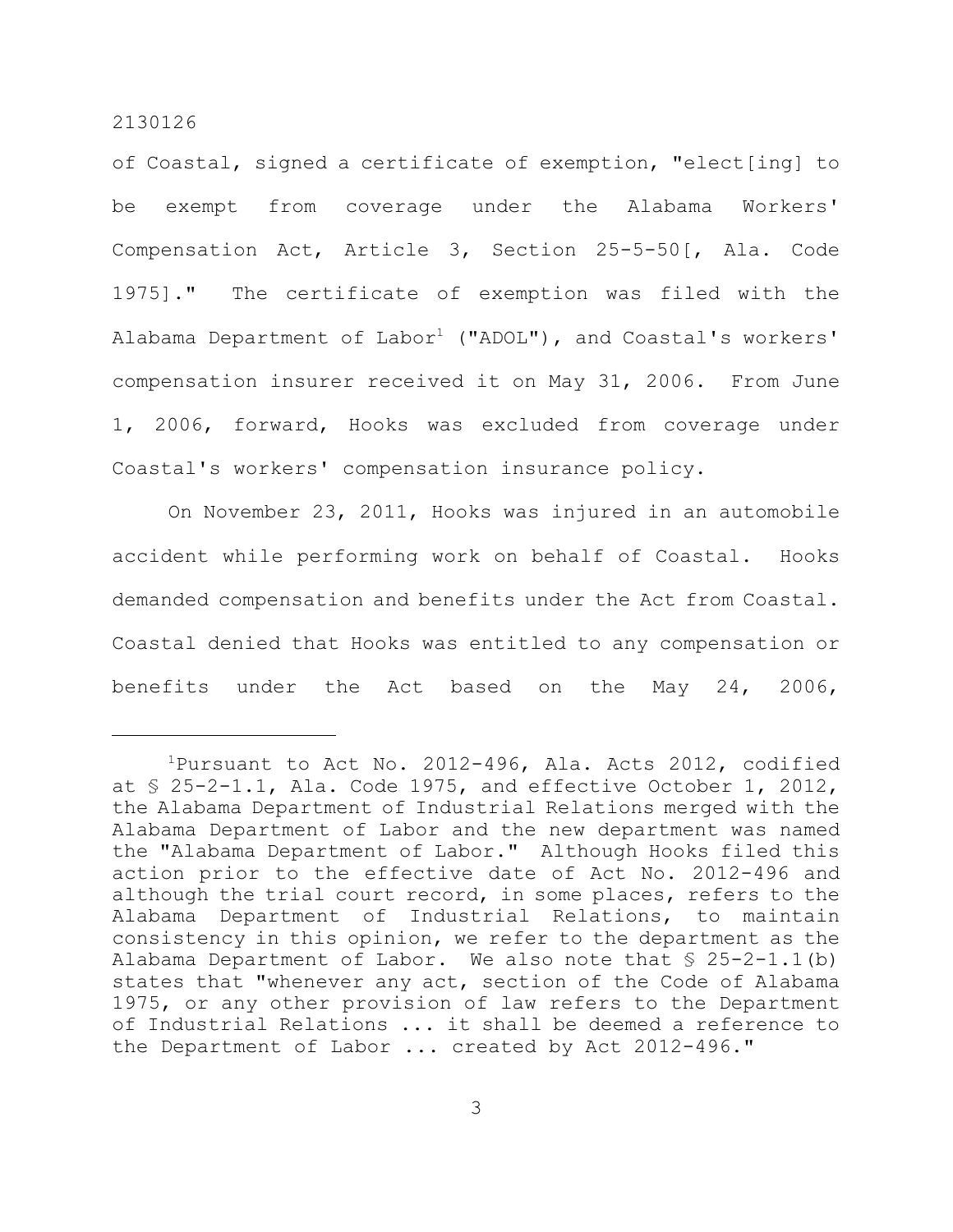certification of exemption. On August 23, 2012, Hooks filed a complaint against Coastal in the trial court, seeking compensation and benefits under the Act. Coastal answered the complaint by asserting, among other defenses, that Hooks had exempted himself from coverage under the Act by signing and filing the May 24, 2006, certification of exemption. Coastal also asserted that Hooks had failed to give Coastal sufficient notice of the November 23, 2011, accident and resulting injury as required by  $$ 25-5-78$ , Ala. Code 1975.<sup>2</sup> The evidence is undisputed that Hooks did not sign or file any documents regarding his coverage status under the Act other than the May 24, 2006, certification of exemption, that Hooks never considered himself to be covered under the Act before the November 2011 accident, and that Hooks was never covered under Coastal's workers' compensation insurance policy.

In December 2012, Coastal filed a motion for a summary judgment asserting that Hooks was exempt from coverage under the Act based on the May 24, 2006, certification of exemption

 $2$ Neither party argues that the trial court's judgment should be affirmed or reversed on appeal based on the issue of notice. Our holding in this case does not require that issue to be addressed.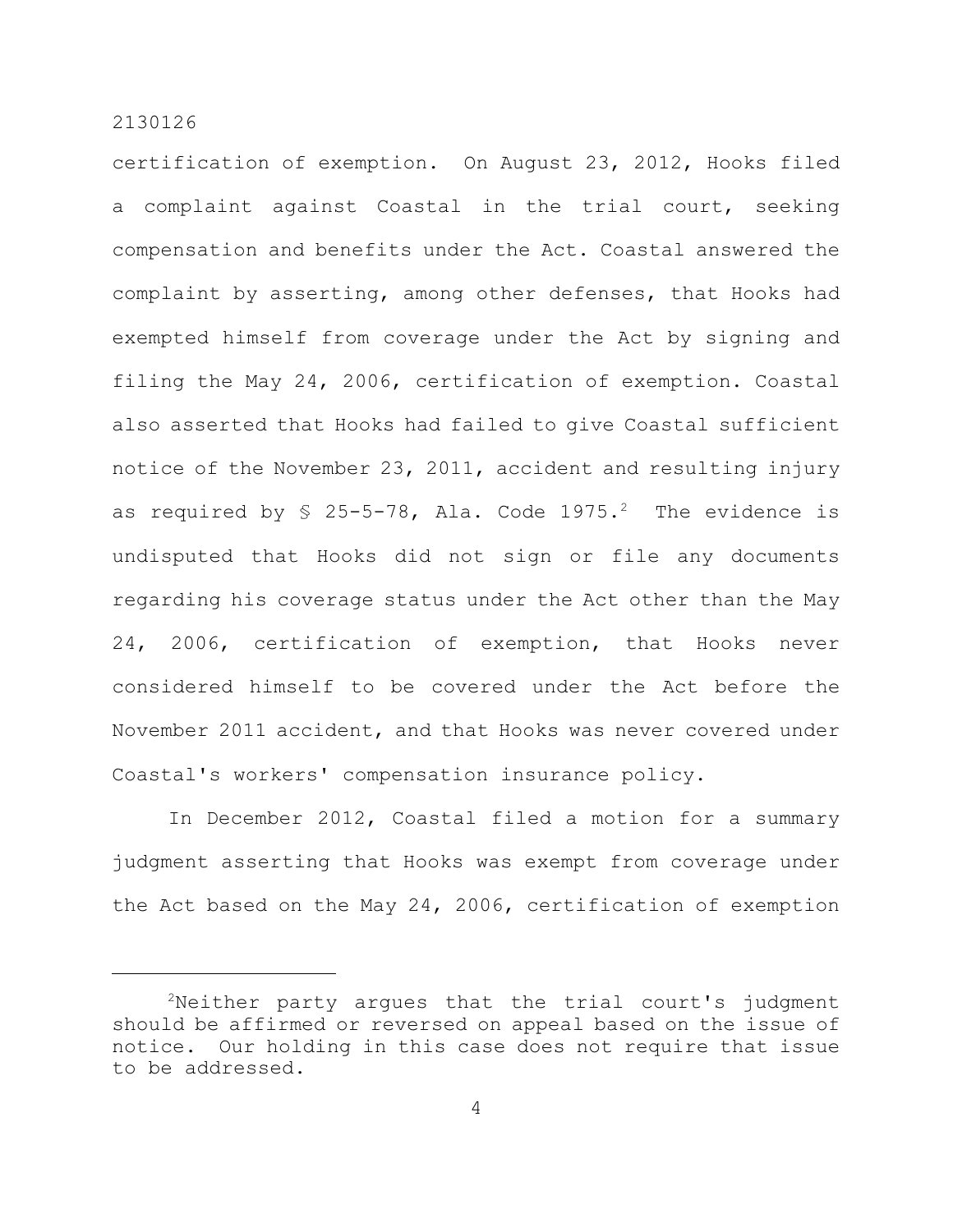filed with ADOL and Coastal's workers' compensation insurer. The trial court denied that motion on May 1, 2013. The trial judge who entered the May 1 order denying the motion for a summary judgment recused himself from the case, and a second trial judge appointed to the case also recused himself. A third trial judge was then assigned to the case.

On September 21, 2013, Coastal filed a second motion for a summary judgment, again arguing, among other things, that Hooks was exempt from coverage under the Act.<sup>3</sup> On October 28,

 $3$ In addition to materials submitted in support of its first motion for a summary judgment, Coastal submitted an affidavit from Joseph Ammons, an attorney employed by ADOL. In his affidavit testimony, Ammons provided his opinion regarding the meaning and effect of § 25-5-50, the manner in which ADOL had implemented the statute, and the methods ADOL uses to handle certifications of exemption that are filed under the statute. Hooks filed a motion to strike Ammons's affidavit, and the trial court granted that motion. On appeal, Coastal relies on Ammons's affidavit in support of its argument that Hooks's 2006 certification of exemption remained in effect at the time of the injury. In his brief on appeal, Hooks likewise addresses the substance of Ammons's affidavit testimony; however, Hooks also states that the affidavit was "correctly stricken by the trial court" on the basis that it contained impermissible expert testimony and that this court, thus, should not consider the affidavit. Coastal makes no contention on appeal that the trial court erred in ruling to strike Ammons's affidavit. We will construe Hooks's arguments in his brief as a motion requesting that this court strike the references to Ammons's affidavit testimony on appeal, and we grant that motion. Ammons's affidavit has not been considered by this court in resolving this appeal.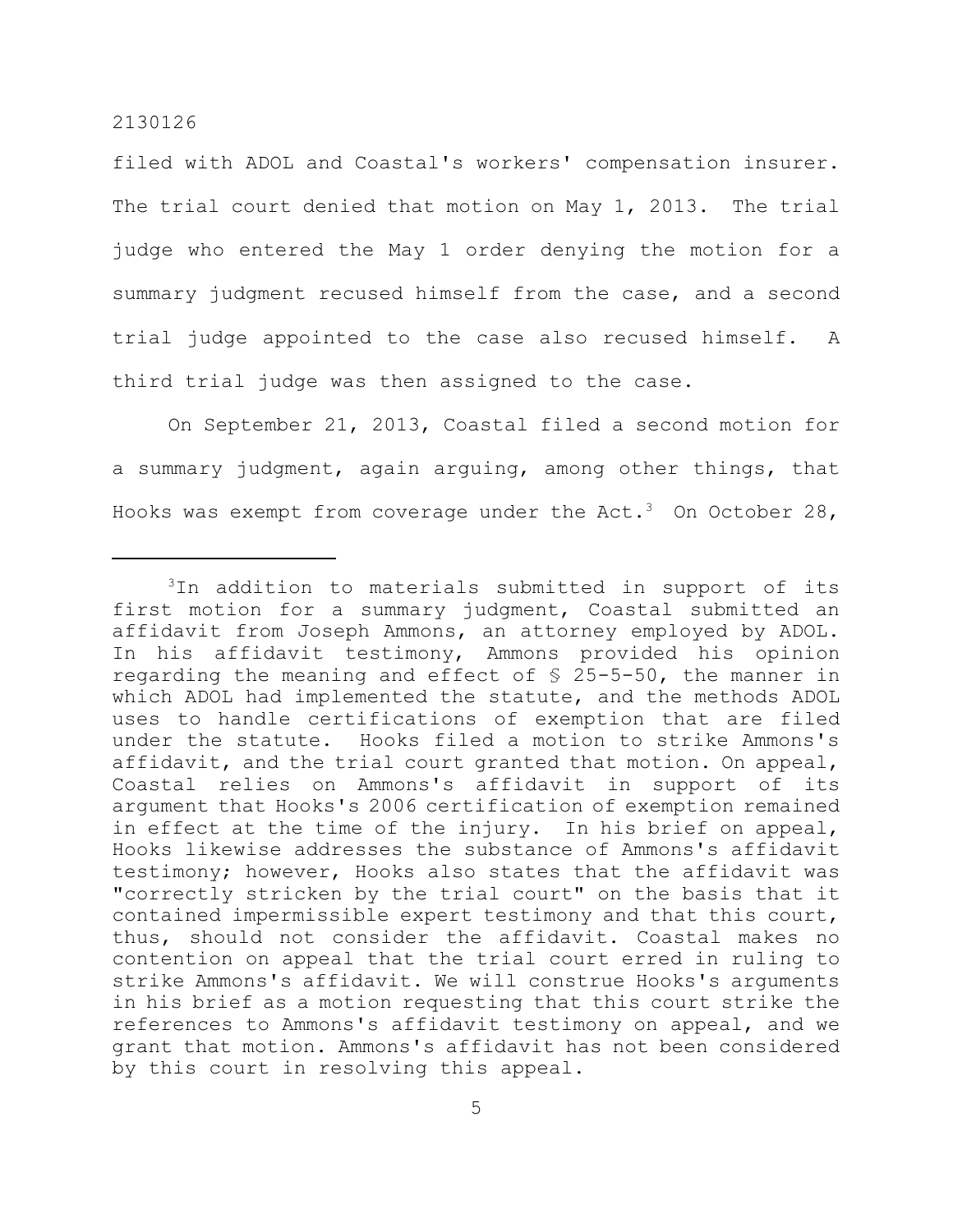2013, the trial court entered a summary judgment for Coastal, stating in part:

"Section 25-5-50, Code of Alabama, when read in total, establishes a method by which an officer of a company may annually affirmatively request exemption. The section also sets out a method for the officer to affirmatively withdraw that exemption. When read together, the statute appears to set out a method to exempt and a method to withdraw. Therefore, the Court finds that this places the requirement on the officer that once he seeks exemption, he must then later affirmatively opt back in or the exemption remains automatically for another year.

"The Court finds that there is no genuine issue as to any material fact and [Coastal] is entitled to a judgment as a matter of law on this issue."

Hooks filed a timely notice of appeal to this court on October 31, 2013. On appeal, Hooks contends that relief premised on Coastal's second motion for a summary judgment is barred by the law-of-the-case doctrine and that he should be entitled to coverage under the Act because § 25-5-50 required him to renew his certification of exemption each year.

# Standard of Review

Both parties concede on appeal that there are no disputed issues of material fact. "It is well established that this Court reviews a summary judgment de novo. ... Moreover, '[w]here the facts are not in dispute and we are presented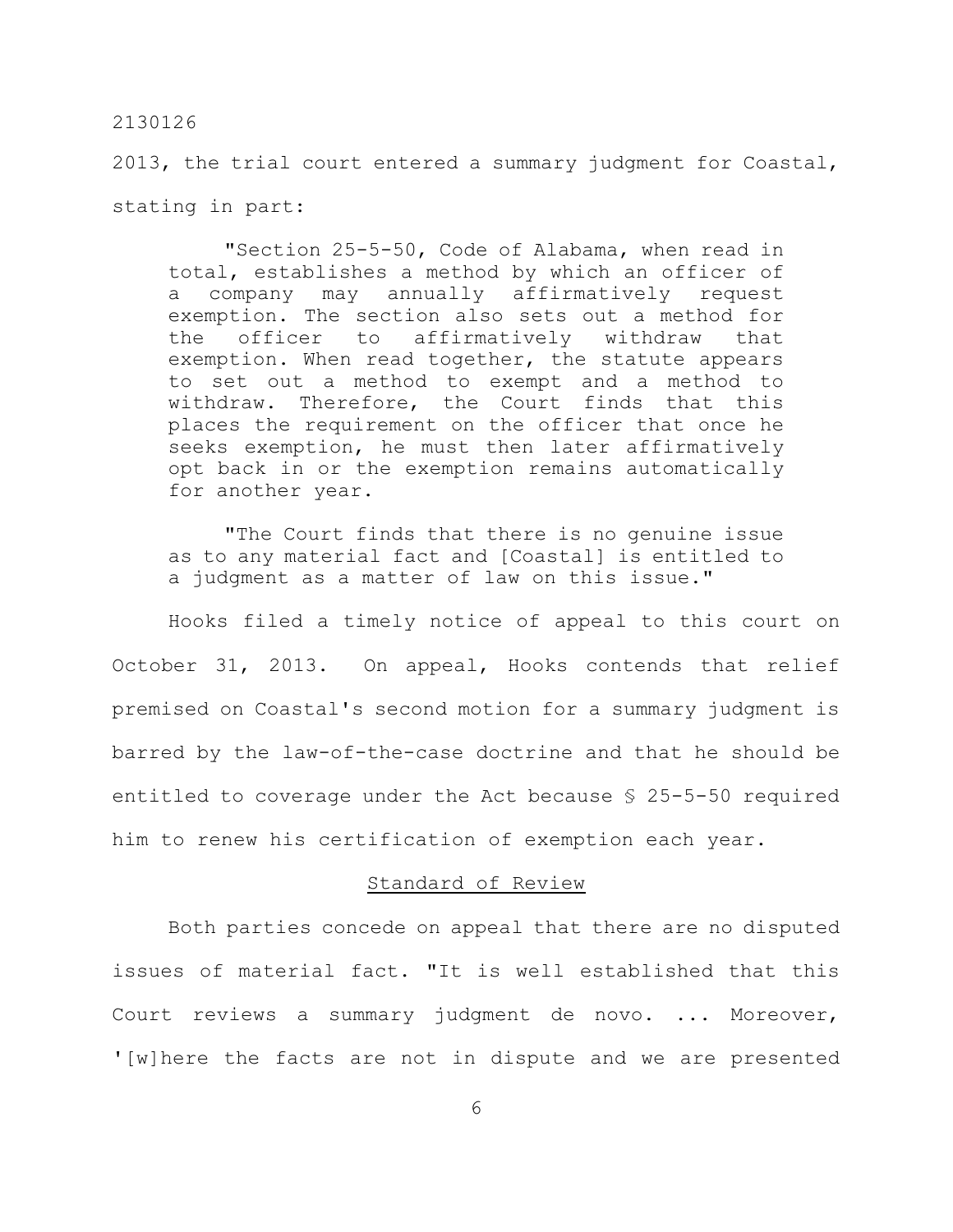with a pure question of law, as here, this Court's review is de novo.'" Ex parte Hoover, Inc., 956 So. 2d 1149, 1152–53 (Ala. 2006)(quoting Christian v. Murray, 915 So. 2d 23, 25 (Ala. 2005)).

# Analysis

#### I. Law of the Case

Hooks argues that the trial court's denial of Coastal's first summary-judgment motion became the "law of the case" and precluded the entry of a judgment in favor of Coastal premised on its second summary-judgment motion, in which the same arguments were asserted.

"'"'Under the doctrine of the "law of the case," whatever is once established between the same parties in the same case continues to be the law of that case, whether or not correct on general principles, so long as the facts on which the decision was predicated continue to be the facts of the case.' Blumberg v. Touche Ross & Co., 514 So. 2d 922, 924 (Ala. 1987). See also Titan Indem. Co. v. Riley, 679 So. 2d 701 (Ala. 1996)."'"

Poole v. Prince, 61 So. 3d 258, 273 (Ala. 2010) (quoting Bagley ex rel. Bagley v. Creekside Motors, Inc., 913 So. 2d 441, 445 (Ala. 2005), quoting in turn Southern United Fire Ins. Co. v. Purma, 792 So. 2d 1092, 1094 (Ala. 2001)) (emphasis added).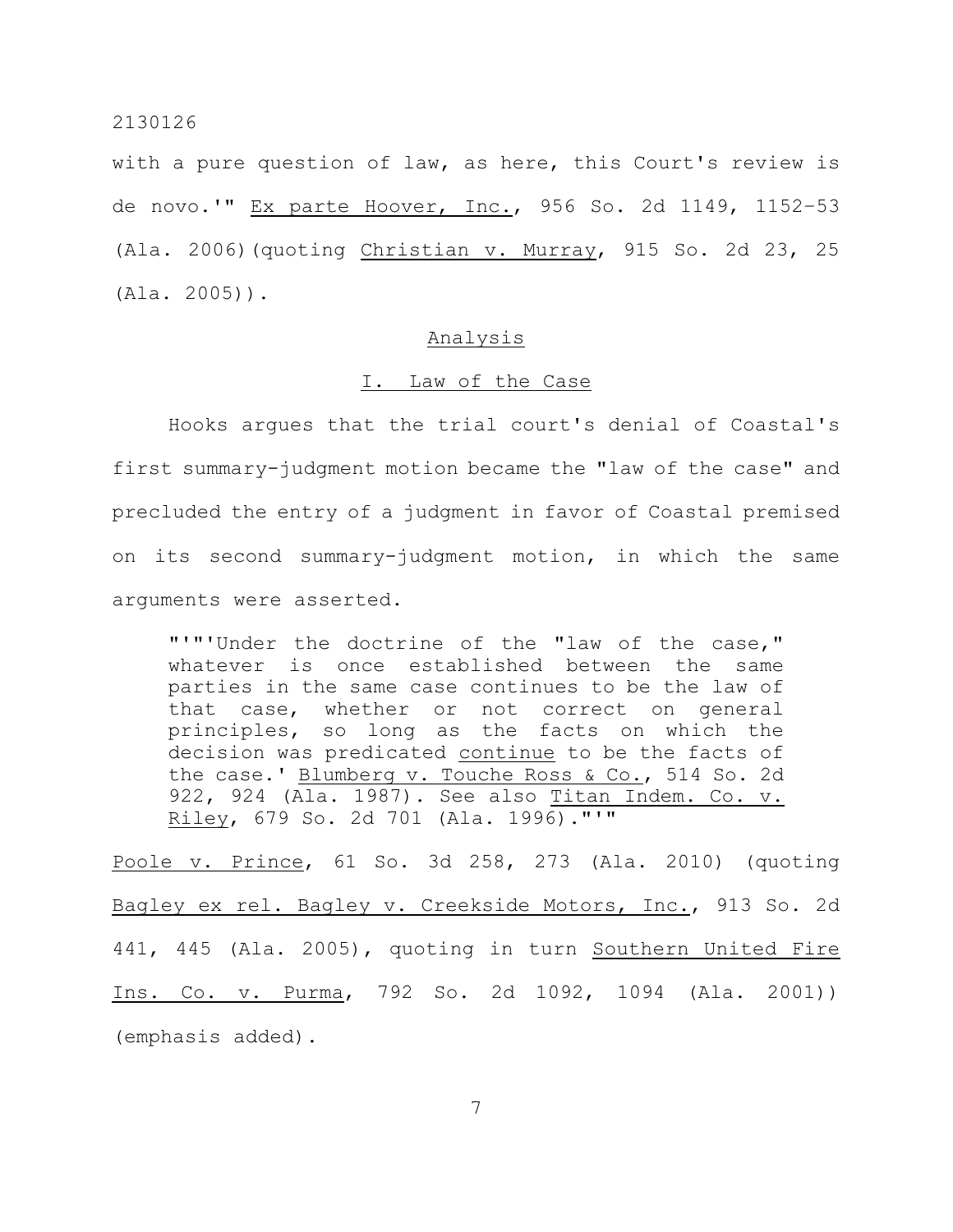In Alabama, the denial of a motion for a summary judgment does not become the law of the case regarding the issues raised in the motion:

"There can be no res judicata effect on the denial of summary judgment since, for res judicata to apply, there must have been a final judgment rendered on the merits of the case. Reliance Ins. Co. v. Substation Products Corp., 404 So. 2d 598 (Ala. 1981); Wheeler v. First Alabama Bank of Birmingham, 364 So. 2d 1190 (Ala. 1978). Denial of a motion for summary judgment is not a final judgment.

"We recognize that, in some jurisdictions, denial of a motion for summary judgment becomes the law of the case, and bars rehearing of a subsequent motion for summary judgment unless new grounds are asserted or new proof offered. See, e.g., Federal Deposit Ins. Corp. v. Park Lane Realty Associates, 72 A.D.2d 788, 421 N.Y.S.2d 611 (1979); Fraser v. Doing, 130 F.2d 617 (D.C. Cir. 1942). We are of the opinion, however, that Illinois provides the better rule; a court may reconsider its ruling on a motion for summary judgment and may correct an erroneous ruling at any time before final judgment. Roach v. Village of Winnetka, 366 Ill. 578, 10 N.E.2d 356 (1937).

"... The number of times a subsequent motion for summary judgment will be allowed rests within the sound discretion of the judge before whom the case is to be tried."

Food Serv. Distribs., Inc. v. Barber, 429 So. 2d 1025, 1027 (Ala. 1983). Therefore, the trial court was not precluded by the doctrine of the law of the case from granting Coastal's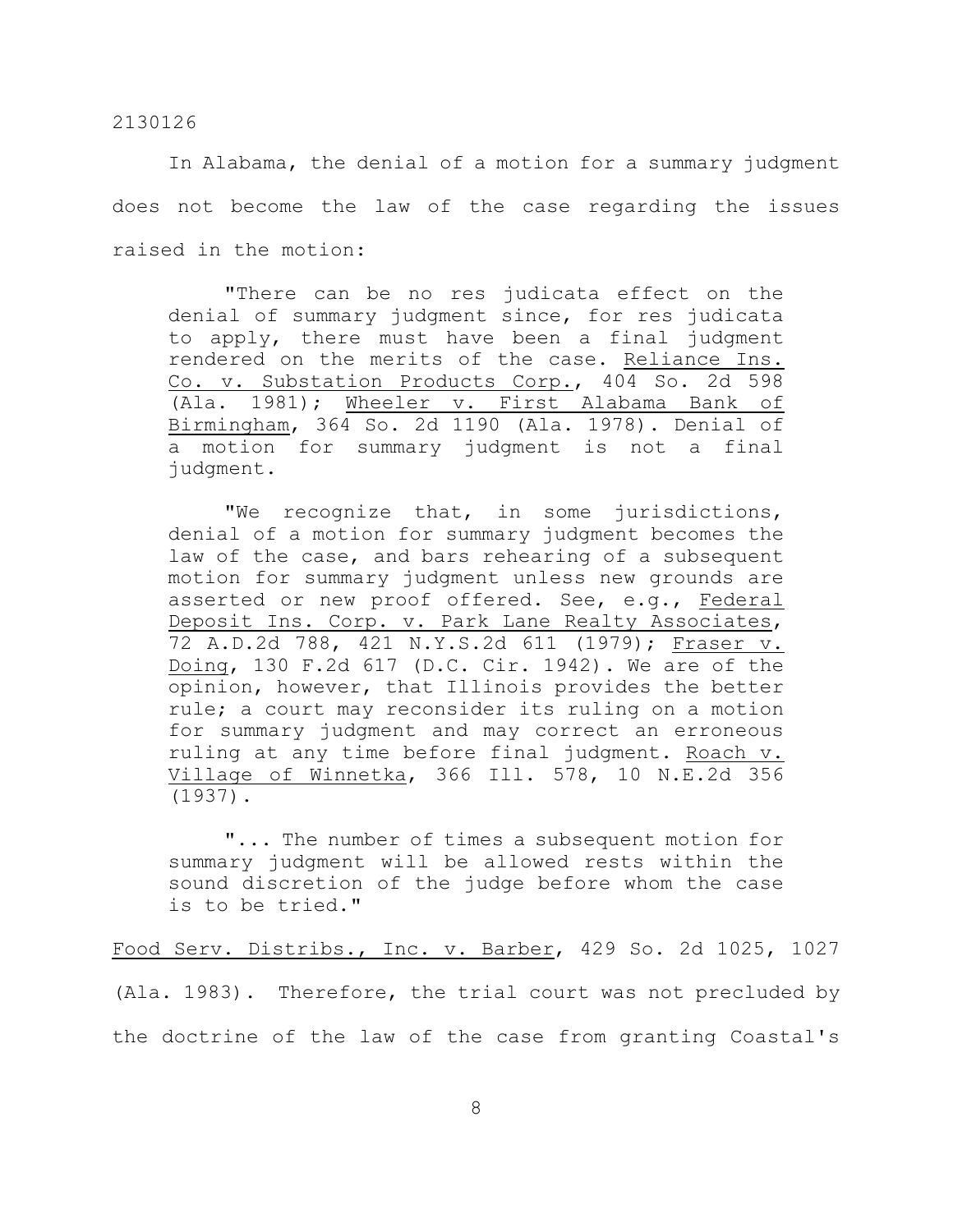successive motion for a summary judgment, even when the successive motion asserted the same grounds for summary judgment as the previous motion.

# II. Application of § 25-5-50, Ala. Code 1975

Hooks contends that his May 24, 2006, certification of exemption had expired and was no longer effective at the time of his November 23, 2011, work-related injury because he had not renewed the certification of exemption annually. Section 25-5-50(b) provides:

"[A]n officer of a corporation may elect annually to be exempt from coverage by filing written certification of the election with the department and the employer's insurance carrier.

"At the end of any calendar year, a corporate officer who has been exempted, by proper certification from coverage, may revoke the exemption and thereby accept coverage by filing written certification of his or her election to be covered with the department and the employer's insurance carrier.

"The certification for exemption or reinstatement of coverage shall become effective on the first day of the calendar month following the filing of the certification of exemption or reinstatement of coverage with the department.

"If the corporate officer elects to be exempt from coverage, the election shall not relieve the employer from continuing coverage for all other eligible employees who may have been covered prior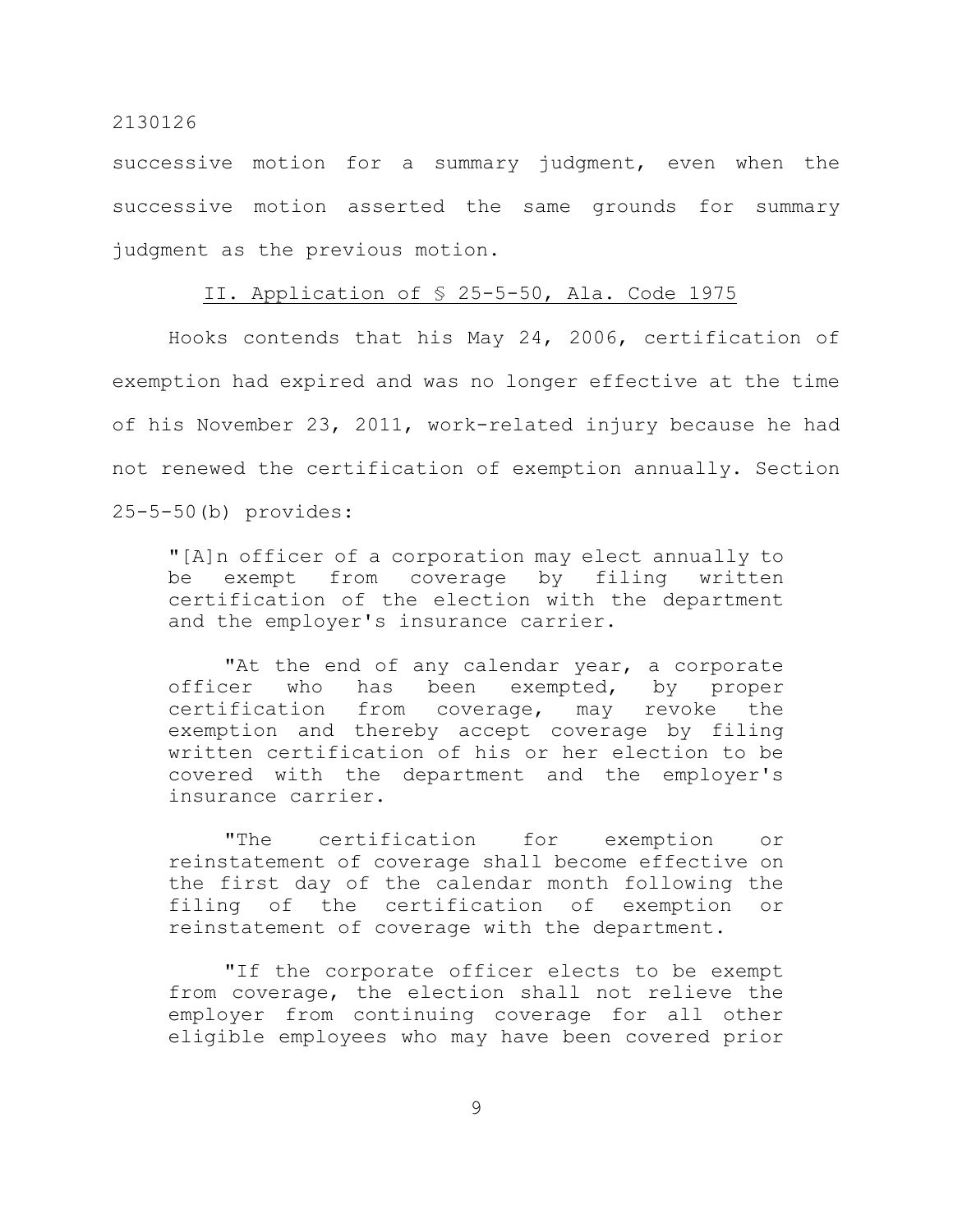to the election or who may subsequently be employed by the firm."

§ 25-5-50(b). Hooks contends that the term "annually" in the first sentence of § 25-5-50(b) requires a corporate officer to file the required certification of exemption each year in order to be exempt from coverage under the Act. Hooks argues that, in the event that the certification of exemption is not renewed or refiled annually, the certification of exemption expires after one year, the corporate officer's coverage under the Act is automatically reinstated, and the employer becomes responsible for providing compensation and benefits under the Act for a work-related injury occurring after the expiration of the certification of exemption. Coastal contends that a corporate officer who elects to sign and file the certification of exemption remains exempt from coverage under the Act unless or until the officer takes action to revoke the certification of exemption. Coastal argues that the second sentence of § 25-5-50(b) provides the only method for an officer to revoke a certification of exemption.

We must determine if the language of  $\S$  25-5-50(b) is ambiguous. If it is not, then "[p]rinciples of statutory construction instruct [a court] to interpret the plain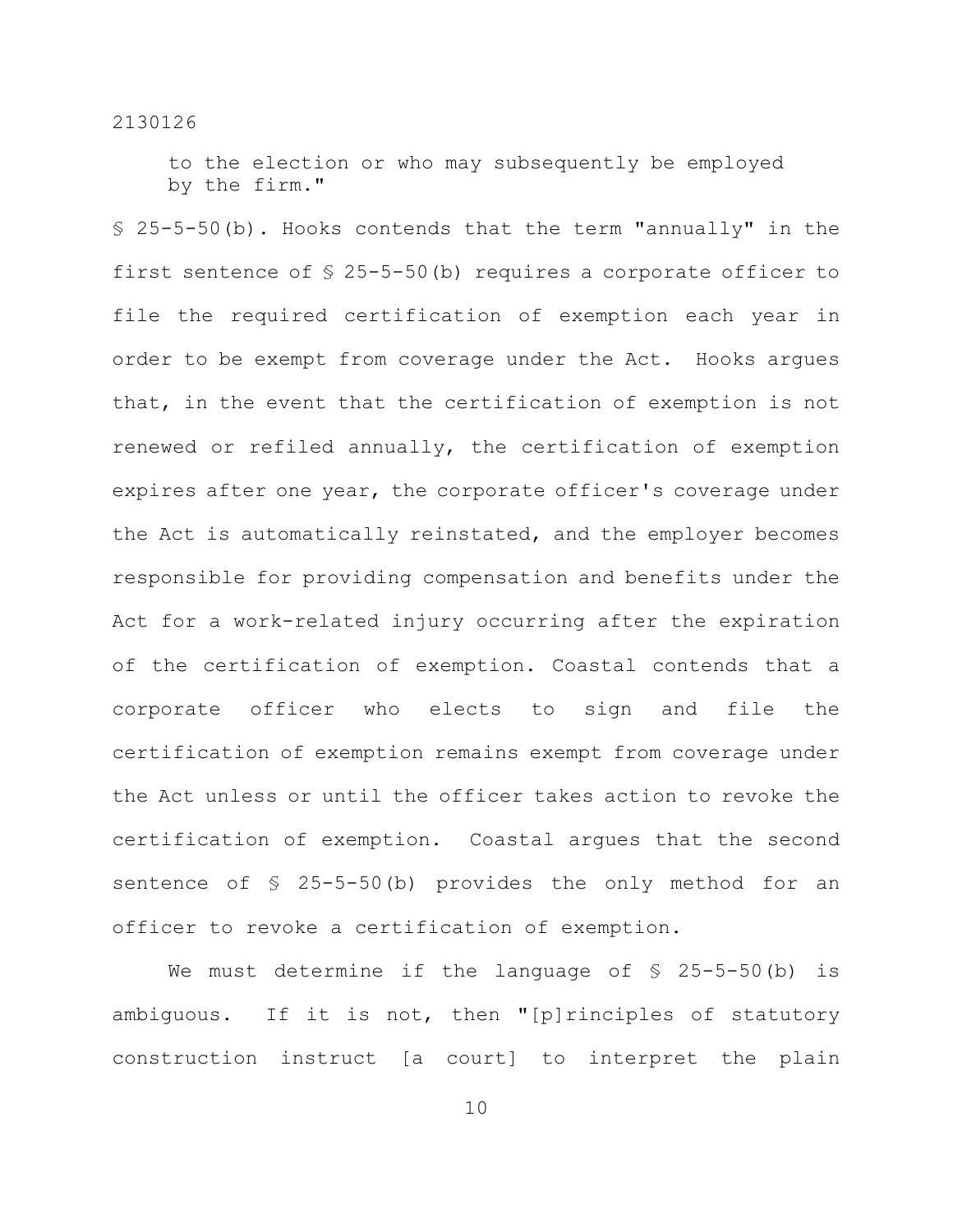language of a statute to mean exactly what it says and to engage in judicial construction only if the language in the statute is ambiguous." Ex parte Pratt, 815 So. 2d 532, 535 (Ala. 2001)(citing Ex parte Alabama Great Southern R.R. Co. & Norfolk Southern Ry., 788 So. 2d 886, 889 (Ala. 2000), quoting in turn Blue Cross & Blue Shield v. Nielsen, 714 So. 2d 293, 296 (Ala. 1998)).

"We have said that a statute is ambiguous when it is of doubtful meaning. Ex parte Alabama Public Service Commission, 268 Ala. 322, 106 So. 2d 158 (1959). Ambiguity in this sense has been defined as whether 'A statute or portion thereof is ambiguous when it is capable of being understood by reasonably wellinformed persons in either of two or more senses. ...' State ex rel. Neelen v. Lucas, 24 Wis. 2d 262, 267, 128 N.W.2d 425, 428 (1964)."

S & S Distrib. Co. v. Town of New Hope, 334 So. 2d 905, 907 (Ala. 1976).

The first sentence of  $\S$  25-5-50(b) could be interpreted, as argued by Hooks, to mean that a corporate officer must file a certification of exemption each year in order to maintain the exemption. Presumably, this interpretation would mean that the certification of exemption would expire after one year from the date the certification of exemption was filed with ADOL and the employer's workers' compensation insurance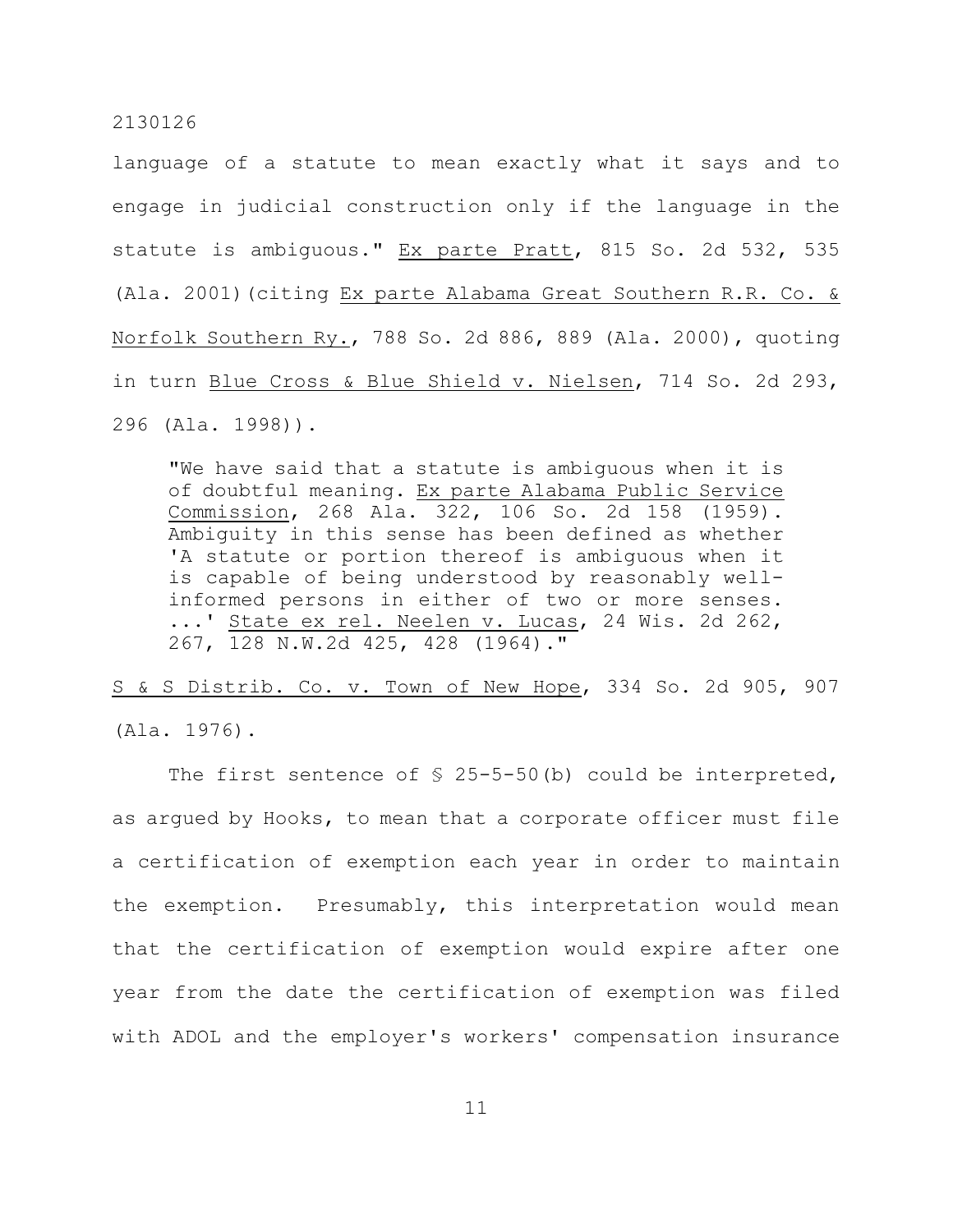carrier. Conversely, the statute as a whole could be interpreted, as argued by Coastal, to mean that a corporate officer may not opt in and out of coverage under the Act more than once each year and that a certification of exemption remains in effect unless the certification of exemption is revoked using the method provided in the second sentence of § 25-5-50(b). Because the statute is susceptible to more than one meaning, we determine that it is ambiguous, and, therefore, we must ascertain the meaning of the statute.

The principles of statutory construction are summarized in State Farm Mutual Automobile Insurance Co. v. Motley, 909 So. 2d 806 (Ala. 2005):

> "' ... [T]he rule is well recognized that in the construction of a statute, the legislative intent is to be determined from a consideration of the whole act with reference to the subject matter to which it applies and the particular topic under which the language in question is found. The intent so deduced from the whole will prevail over that of a particular part considered separately.'

"Blair v. Greene, 246 Ala. 28, 30, 18 So. 2d 688, 689 (1944).

"'It is well settled that when it is interpreting a statute this Court seeks to give effect to the intent of the Legislature, as determined primarily from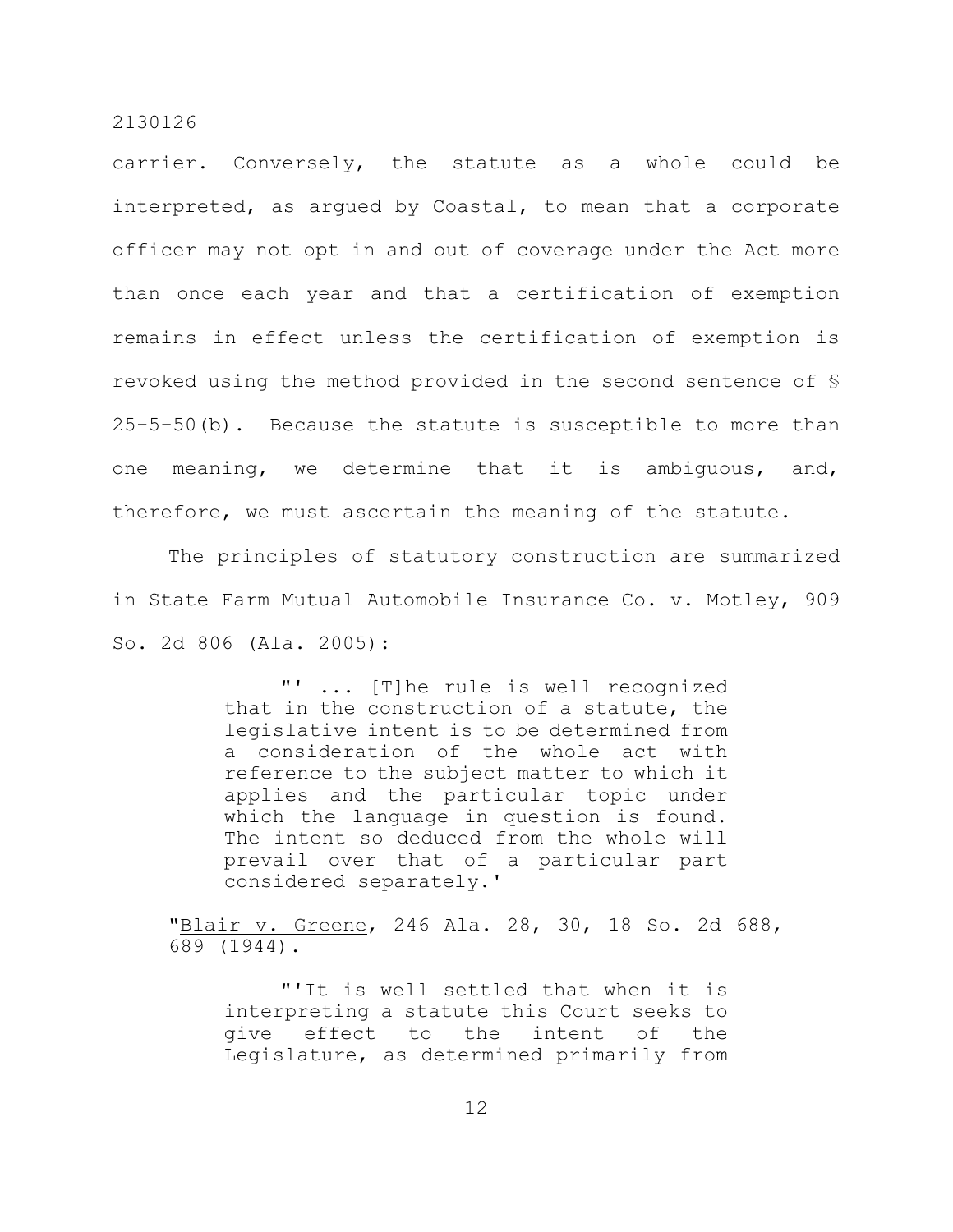the language of the statute itself. Beavers v. County of Walker, 645 So. 2d 1365, 1376 (Ala. 1994) (citing Ex parte McCall, 596 So. 2d 2 (Ala. Civ. App. 199[1])); Volkswagen of America, Inc. v. Dillard, 579 So. 2d 1301 (Ala. 1991). Also, our rules of statutory construction direct us to look at the statute as a whole to determine the meaning of certain language that is, when viewed in isolation, susceptible to multiple reasonable interpretations. McRae v. Security Pac. Hous. Servs., Inc., 628 So. 2d 429 (Ala. 1993).'

"Ex parte Alfa Fin. Corp., 762 So. 2d 850, 853 (Ala. 1999).

"'"When interpreting a statute, [a court] must read the statute as a whole because statutory language depends on context; [a court] will presume that the Legislature knew the meaning of words it used when it enacted the statute."'

"Ex parte USX Corp., 881 So. 2d 437, 442 (Ala. 2003)(quoting Bean Dredging, L.L.C. v. Alabama Dep't of Revenue, 855 So. 2d 513, 517 (Ala. 2003))."

909 So. 2d at 813–14.

"[I]f the statute is ambiguous or uncertain, the Court may consider conditions that might arise under the provisions of the statute and examine the results that will flow from giving the language in question one particular meaning rather than another." Volkswagen of America, Inc. v. Dillard, 579 So. 2d 1301, 1305 (Ala. 1991).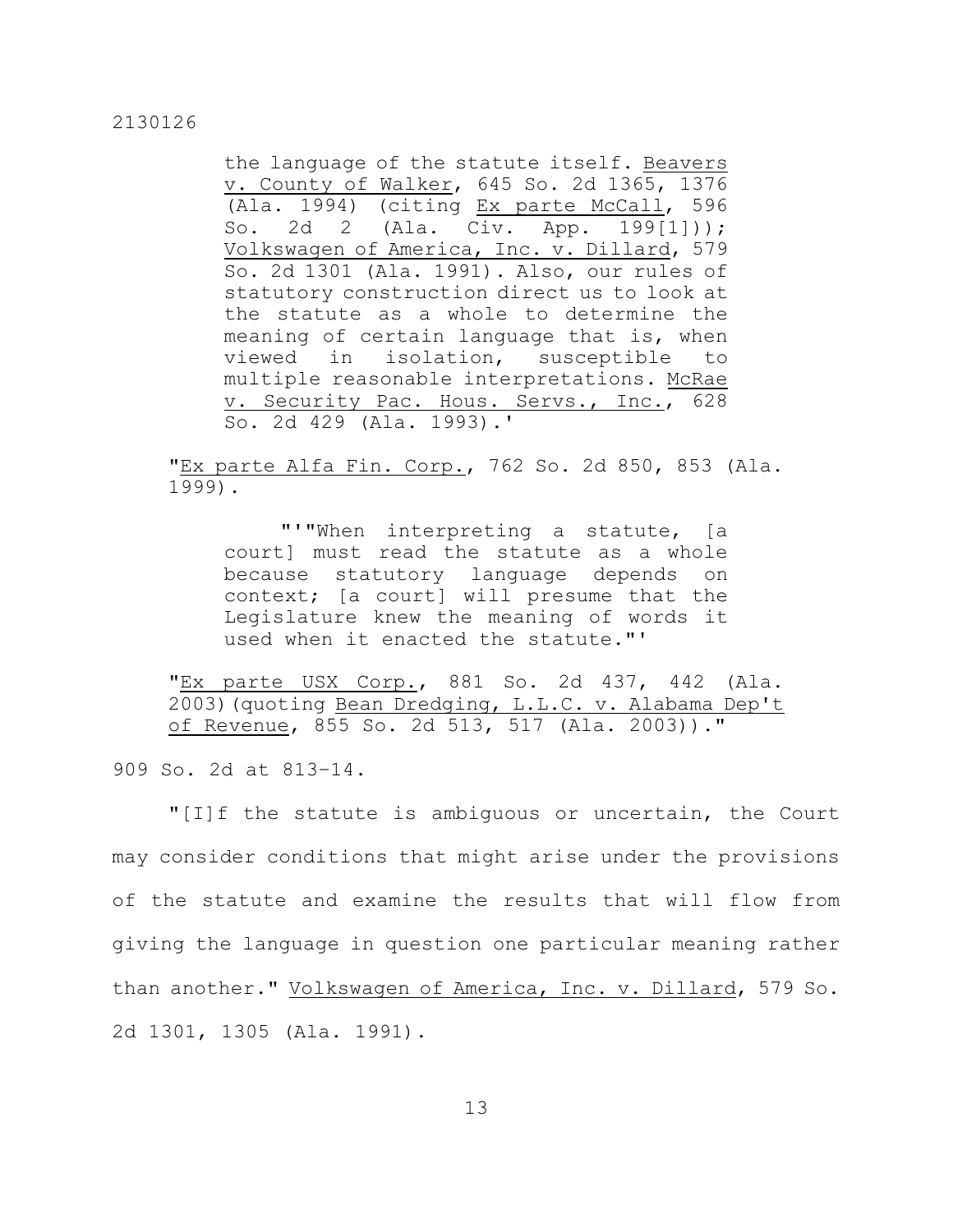The first sentence of  $\frac{1}{2}$  25-5-50(b) provides that a corporate officer may elect annually to become exempt from coverage under the Act, while the second sentence of the statute provides that revocation of that election and reinstatement of coverage may occur "[a]t the end of any calendar year." Both the election to become exempt and the revocation of the election are "effective on the first day of the calendar month following the filing of the certification."

After considering the statute as a whole, we determine that the legislature intended for the second sentence of § 25- 5-50(b) to establish the only method by which a corporate officer may revoke a certification of exemption. If the certification of exemption automatically expired after one year, there would be no reason for the legislature to have included the revocation method in the second sentence. The legislature has provided that the corporate officer must take action to become exempt, and, after having elected to do so, the officer must take action to revoke that exemption. The statute does not appear to permit inaction to trigger an exemption from coverage under the Act or to trigger reinstating coverage under the Act after a certification of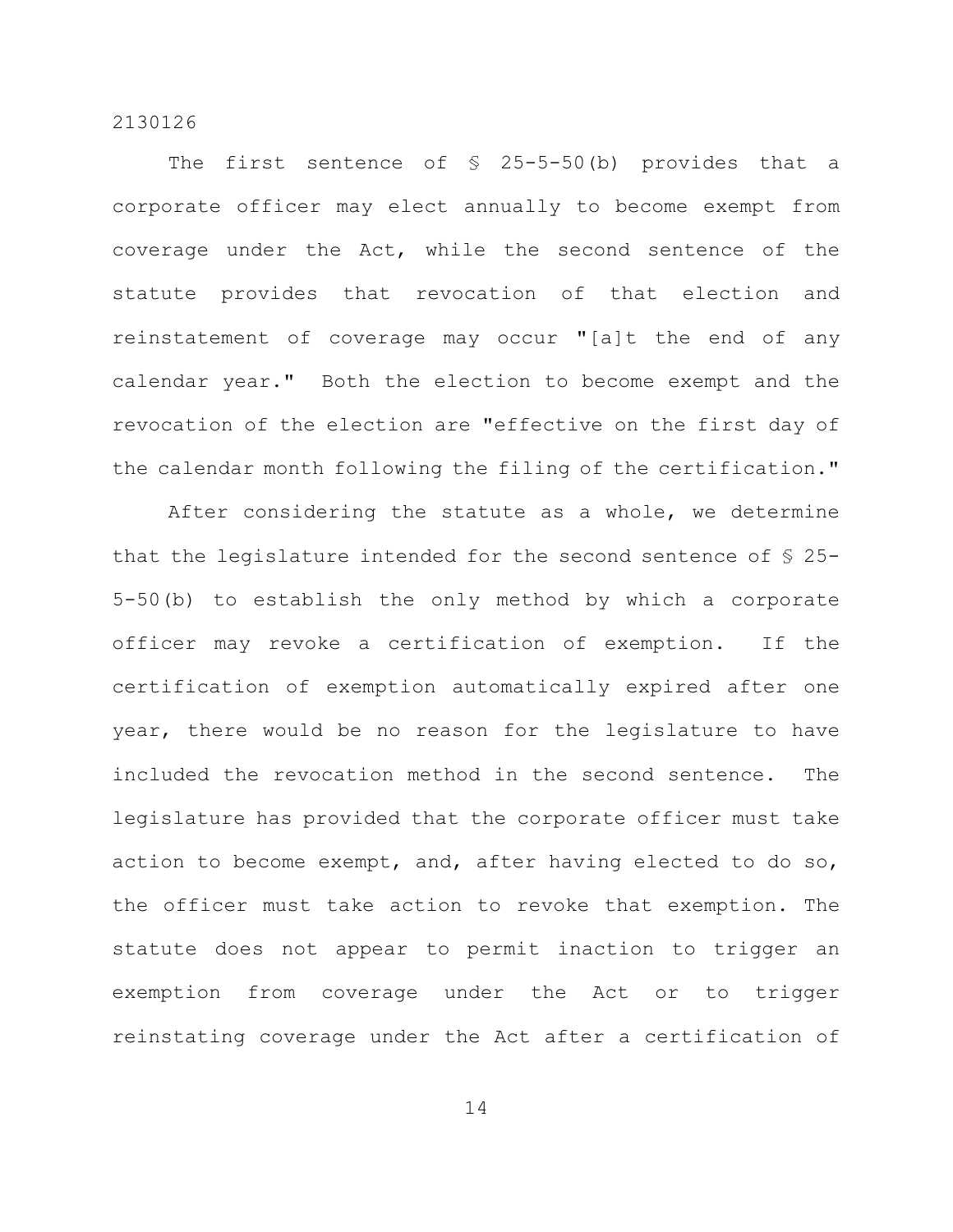exemption has been filed. Further, the argument that § 25-5- 50(b) implicitly provides for reinstatement of coverage if a certification of exemption is not renewed or refiled after one year is contradicted by the third sentence of the statute, which provides that reinstatement of coverage becomes "effective on the first day of the calendar month following the filing of the ... reinstatement of coverage with the department." Reading the provisions of the statute together, the legislature has provided definitive times for the effective date of the exemption and the effective date of reinstatement to coverage, with both events occurring only following an overt act of the corporate officer. Once a certification of exemption has been filed, inaction by the corporate officer is not a permitted method under the statute to change the officer's status.

Thus, a full reading of the statute leads to the conclusion that a certification of exemption filed by an officer of a corporation under § 25-5-50(b) continues to be effective with the same employer unless, at the end of any calendar year, the officer revokes the certification of exemption by filing a written certification of his election to